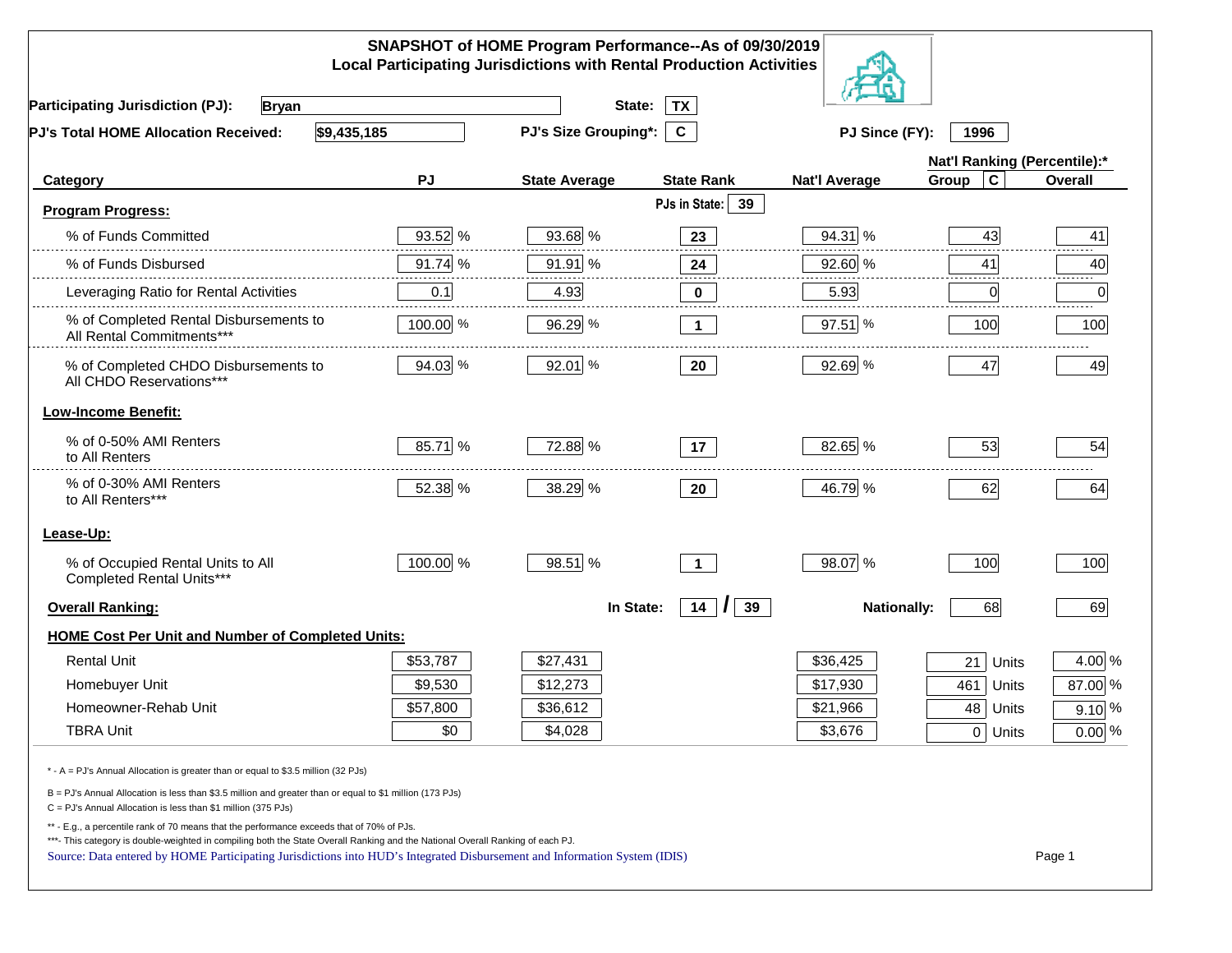|                                                                                                                           |      |               |                                   |                                     |                  | <b>Program and Beneficiary Characteristics for Completed Units</b> |                   |                      |                                             |             |
|---------------------------------------------------------------------------------------------------------------------------|------|---------------|-----------------------------------|-------------------------------------|------------------|--------------------------------------------------------------------|-------------------|----------------------|---------------------------------------------|-------------|
| <b>Participating Jurisdiction (PJ): Bryan</b>                                                                             |      |               |                                   | $ \overline{\mathsf{T}}\mathsf{X} $ |                  |                                                                    |                   |                      |                                             |             |
| <b>Total Development Costs:</b>                                                                                           |      | <b>Rental</b> | Homebuyer                         |                                     | <b>Homeowner</b> | <b>CHDO Operating Expenses:</b>                                    |                   | PJ:                  |                                             | $0.2$ %     |
| (average reported cost per unit in<br>PJ:<br><b>HOME-assisted projects)</b>                                               |      | \$58,605      | \$79,624                          |                                     | \$61,767         |                                                                    | (% of allocation) | <b>National Avg:</b> |                                             | $1.1\%$     |
| State:*                                                                                                                   |      | \$92,751      | \$70,231                          |                                     | \$41,929         |                                                                    |                   |                      |                                             |             |
| National:**                                                                                                               |      | \$135,225     | \$88,236                          |                                     | \$26,222         |                                                                    |                   |                      |                                             |             |
|                                                                                                                           |      |               | <b>Rental Homebuyer Homeowner</b> | <b>TBRA</b>                         |                  |                                                                    |                   |                      | <b>Rental Homebuyer Homeowner</b>           | <b>TBRA</b> |
| <b>RACE:</b>                                                                                                              | %    | $\%$          | $\%$                              | $\%$                                |                  | <b>HOUSEHOLD TYPE:</b>                                             | %                 | $\frac{9}{6}$        | %                                           | $\%$        |
| White:                                                                                                                    | 42.9 | 32.3          | 10.4                              | 0.0                                 |                  | Single/Non-Elderly:                                                | 9.5               | 24.9                 | 10.4                                        | 0.0         |
| <b>Black/African American:</b>                                                                                            | 33.3 | 28.0          | 50.0                              | 0.0                                 | Elderly:         |                                                                    | 85.7              | 4.3                  | 60.4                                        | 0.0         |
| Asian:                                                                                                                    | 0.0  | 0.7           | 0.0                               | 0.0                                 |                  | <b>Related/Single Parent:</b>                                      | 0.0               | 29.7                 | 14.6                                        | 0.0         |
| American Indian/Alaska Native:                                                                                            | 0.0  | 0.2           | 0.0                               | 0.0                                 |                  | <b>Related/Two Parent:</b>                                         | 4.8               | 39.5                 | 10.4                                        | 0.0         |
| Native Hawaiian/Pacific Islander:                                                                                         | 0.0  | 0.0           | 0.0                               | 0.0                                 | Other:           |                                                                    | 0.0               | 1.5                  | 4.2                                         | 0.0         |
| American Indian/Alaska Native and White:                                                                                  | 0.0  | 0.0           | 0.0                               | 0.0                                 |                  |                                                                    |                   |                      |                                             |             |
| Asian and White:                                                                                                          | 0.0  | 0.0           | 0.0                               | 0.0                                 |                  |                                                                    |                   |                      |                                             |             |
| <b>Black/African American and White:</b>                                                                                  | 0.0  | 0.0           | 0.0                               | 0.0                                 |                  |                                                                    |                   |                      |                                             |             |
| American Indian/Alaska Native and Black:                                                                                  | 0.0  | 0.0           | 0.0                               | 0.0                                 |                  |                                                                    |                   |                      |                                             |             |
| <b>Other Multi Racial:</b>                                                                                                | 0.0  | 0.0           | 0.0                               | 0.0                                 |                  |                                                                    |                   |                      |                                             |             |
| Asian/Pacific Islander:                                                                                                   | 0.0  | 0.0           | 2.1                               | 0.0                                 |                  |                                                                    |                   |                      |                                             |             |
| <b>ETHNICITY:</b>                                                                                                         |      |               |                                   |                                     |                  |                                                                    |                   |                      |                                             |             |
| <b>Hispanic</b>                                                                                                           | 23.8 | 38.8          | 37.5                              | 0.0                                 |                  |                                                                    |                   |                      |                                             |             |
| <b>HOUSEHOLD SIZE:</b>                                                                                                    |      |               |                                   |                                     |                  | <b>SUPPLEMENTAL RENTAL ASSISTANCE:</b>                             |                   |                      |                                             |             |
| 1 Person:                                                                                                                 | 81.0 | 20.2          | 25.0                              | 0.0                                 | Section 8:       |                                                                    | 38.1              | $1.7$ <sup>#</sup>   |                                             |             |
| 2 Persons:                                                                                                                | 14.3 | 15.8          | 54.2                              | 0.0                                 |                  | <b>HOME TBRA:</b>                                                  | 0.0               |                      |                                             |             |
| 3 Persons:                                                                                                                | 0.0  | 21.0          | 8.3                               | 0.0                                 | Other:           |                                                                    | 0.0               |                      |                                             |             |
| 4 Persons:                                                                                                                | 0.0  | 23.4          | 6.3                               | 0.0                                 |                  | No Assistance:                                                     | 61.9              |                      |                                             |             |
| 5 Persons:                                                                                                                | 0.0  | 11.9          | 6.3                               | 0.0                                 |                  |                                                                    |                   |                      |                                             |             |
| 6 Persons:                                                                                                                | 0.0  | 5.2           | 0.0                               | 0.0                                 |                  |                                                                    |                   |                      |                                             |             |
| 7 Persons:                                                                                                                | 0.0  | 2.0           | 0.0                               | 0.0                                 |                  |                                                                    |                   |                      |                                             |             |
| 8 or more Persons:                                                                                                        | 4.8  | 0.4           | 0.0                               | 0.0                                 |                  | # of Section 504 Compliant Units:                                  |                   | 10                   |                                             |             |
| * The State average includes all local and the State PJs within that state                                                |      |               |                                   |                                     |                  |                                                                    |                   |                      |                                             |             |
| ** The National average includes all local and State PJs, and Insular Areas                                               |      |               |                                   |                                     |                  |                                                                    |                   |                      |                                             |             |
| # Section 8 vouchers can be used for First-Time Homebuyer Downpayment Assistance.                                         |      |               |                                   |                                     |                  |                                                                    |                   |                      |                                             |             |
| Source: Data entered by HOME Participating Jurisdictions into HUD's Integrated Disbursement and Information System (IDIS) |      |               |                                   |                                     |                  |                                                                    |                   |                      | HOME Program Performance SNAPSHOT<br>Page 2 |             |